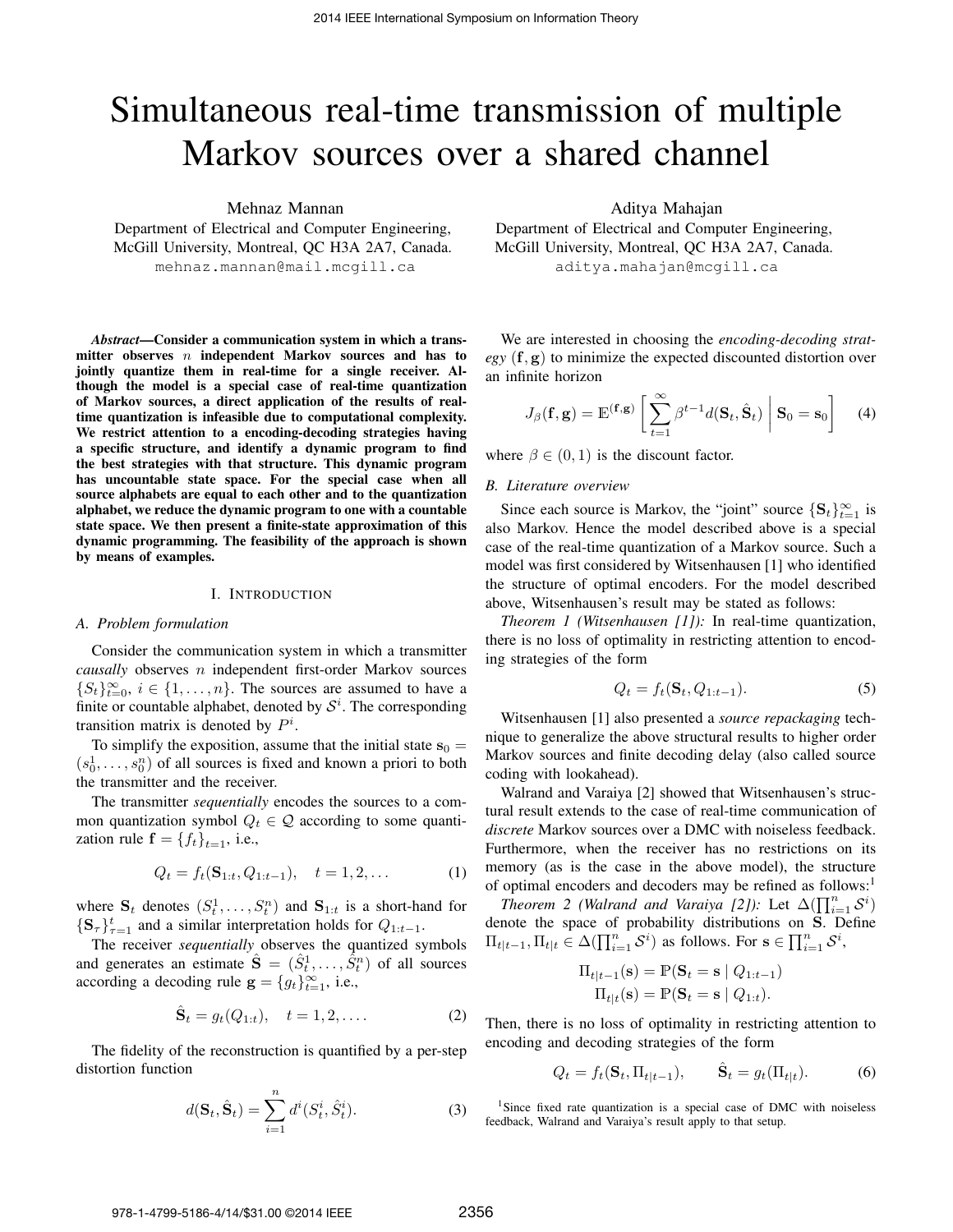Walrand and Varaiya also presented a dynamic programming decomposition of the problem based on  $\Pi_t$ . Linder and Yüksel [3] showed that Walrand-Varaiya-type structural results hold under quite general assumptions on the Markov source and the distortion function. A similar result under more restrictive assumptions was also established by Borkar *et al* [4].

These results have been generalized to other setups, including source coding with side-information [5], variable rate quantization [6], finite lookahead [7], joint source-channel coding [5], [8], joint source-channel coding with noisy feedback [9], and various multi-terminal setups [10], [11].

These structural results are useful because they identify a time-homogeneous sufficient statistic of the data available at the transmitter and the receiver. Thus, the domain of the encoders and decoders does not change with time, thereby simplifying implementation complexity. A time-homogeneous sufficient statistic also enables us to identify a dynamic programming decomposition, and thereby search for optimal encoding-decoding strategies in a systematic way. In spite of these advantages, these results have been of limited use because of the inherent computational complexity of solving the resultant dynamic programs.

In the model presented above, the source is a collection of n-independent sources. Thus, the search for optimal realtime encoding-decoding strategies is expected to be an order of magnitude more difficult than that of a single Markov source. For that reason, *we consider a simplified version of the problem by imposing assumptions on the structure of the encoding-decoding strategies.* Under these assumptions, the problem of optimal quantization of  $n$  sources decomposes into  $n$  independent problems of optimal quantization of a single source and a scheduling problem.

#### *C. Simplifying assumptions*

Instead of "joint" quantization of all sources, consider the subproblem of sequentially quantizing source  $\{S_t^i\}_{t=1}^{\infty}$  over alphabet Q and per-step distortion  $d^i(\cdot, \cdot)$ . Let  $(f^i, g^i)$  be a Walrand-Varaiya-type optimal encoding-decoding strategy for this subproblem. That is, for every  $s_t^i \in S^i$  and  $\pi_{t|t-1}^i \in$  $\Delta(\mathcal{S}^i)$ , the encoding strategy  $f^i$  prescribes the quantization symbol

$$
q_t^i = f_t^i(s_t^i, \pi_{t|t-1}^i);
$$

and for every  $\pi_{t|t}^i \in \Delta(\mathcal{S}^i)$ , the decoding strategy  $\mathbf{g}^i$  prescribes the source reconstruction

$$
\hat{s}_t^i = g^i(\pi_{t|t}^i).
$$

Assume that such optimal *individual* encoding-decoding strategies have been determined for each source  $\{S_t^i\}_{t=1}^\infty$  and per-step distortion  $d^i(\cdot, \cdot)$  for  $i \in \{1, \ldots, n\}$ . Then, for the joint quantization of the  $n$  sources, we restrict attention to *scheduling strategies* described below.

The transmitter and the receiver keep track of the posterior distributions  $\Pi_{t|t-1}$  and  $\Pi_{t|t}$ . The update equation for these distributions will be described shortly. The transmitter picks

an *index*  $U_t \in \{1, \ldots, n\}$  of the source to transmit and then sends

$$
Q_t = (U_t, f_t^{U_t}(S^{U_t}, \Pi_{t|t-1}^{U_t}))
$$
\n(7)

to the receiver,<sup>2</sup> where  $\Pi_{t|t-1}^i$  is the marginal of  $\Pi_{t|t-1}$ . The index sequence  ${U_t}_{t=1}^{\infty}$  is chosen according to a *scheduling strategy* **h** =  $\{h_t\}_{t=1}^{\infty}$  where

$$
U_t = h_t(\mathbf{S}_t, \Pi_{t|t-1}), \quad t = 1, 2, \dots
$$
 (8)

The receiver uses  $Q_t$  to update  $\Pi_{t|t-1}$  to  $\Pi_{t|t}$  (the update equation is described later) and generates estimates  $\hat{\mathbf{S}}_t$  according to

$$
\hat{S}_t^i = g_t^i(\Pi_{t|t}^i) \tag{9}
$$

where  $\Pi_{t|t}^i$  is the marginal of  $\Pi_{t|t}$ .

*The above separation of quantization and scheduling is the first simplifying assumption (A1) that we make.* Such a separation is not optimal but it is assumed to make the problem tractable.

Even with assumption (A1), finding the best scheduling strategy is not easy because the evolution of the posterior distribution is coupled with the scheduling strategy. In particular, suppose the posterior at the receiver is  $\pi_{t|t-1}$  and quantized symbol  $(k, q_t)$  is received. Then the receiver knows that the source output  $S_t$  belongs to the set

$$
\left\{ \tilde{\mathbf{s}}_t \in \prod_{i=1}^n \mathcal{S}^i : h_t(\tilde{\mathbf{s}}_t, \pi_{t|t-1}) = k \text{ and } f_t^k(s_t^k, \pi_{t|t-1}) = q_t \right\}
$$

To update of the posterior  $\Pi_{t|t}$ , the receiver needs to know the observed quantization symbol  $(k, s_t^k)$  *and the scheduling function*  $h_t$ . Thus, the dynamic program to find the optimal scheduling strategy will be similar to the dynamic program to find the optimal quantization strategy. In particular, the information state of this dynamic program will be  $\Pi_{t|t-1}$ , the joint posterior on the  $n$  sources.

To simplify the optimization problem, we restrict attention to *oblivious update rules* of the posterior distribution. More precisely, the transmitter and the receiver keep track of the marginal distributions  $\Pi_{t|t-1} = (\Pi_{t|t-1}^1, \dots, \Pi_{t|t-1}^n)$  and  $\Pi_{t|t} = (\Pi_{t|t}^1, \dots, \Pi_{t|t}^n)$ . These marginal distributions are updated as follows: for all  $i \in \{1, \ldots, n\}$ 

$$
\Pi_{t|t}^{i} = \begin{cases} \ell_t^i(\Pi_{t|t}^i, q_t^i), & \text{if } Q_t = (i, q_t^i) \\ \Pi_{t|t-1}^i, & \text{otherwise} \end{cases}
$$
(10)

and

$$
\Pi_{t+1|t}^i = \Pi_{t|t}^i P^i \tag{11}
$$

where  $P^i$  is the transition matrix of source  $\{S_t^i\}_{t=1}^\infty$  and

$$
\ell_t^i(\pi_{t|t-1}^i, q_t^i)(s^i) = \frac{\pi_{t|t-1}^i(s^i) \, \mathbb{1}\{f_t^i(s^i, \pi_{t|t-1}^i) = q_t^i\}}{\sum\limits_{\tilde{s}^i \in \mathcal{S}^i} \pi_{t|t-1}^i(\tilde{s}^i) \, \mathbb{1}\{f_t^i(\tilde{s}^i, \pi_{t|t-1}^i) = q_t^i\}}
$$
(12)

<sup>2</sup>We assume that  $U_t$  can be sent over a side-channel. If not, we can assume that the quantization of individual sources  $\{S_t^i\}_{t=1}^\infty$  is done to a quantization alphabet of size  $|Q| - \log_2 n$  and the additional  $\log_2 n$  bits are used to convey  $U_t$ .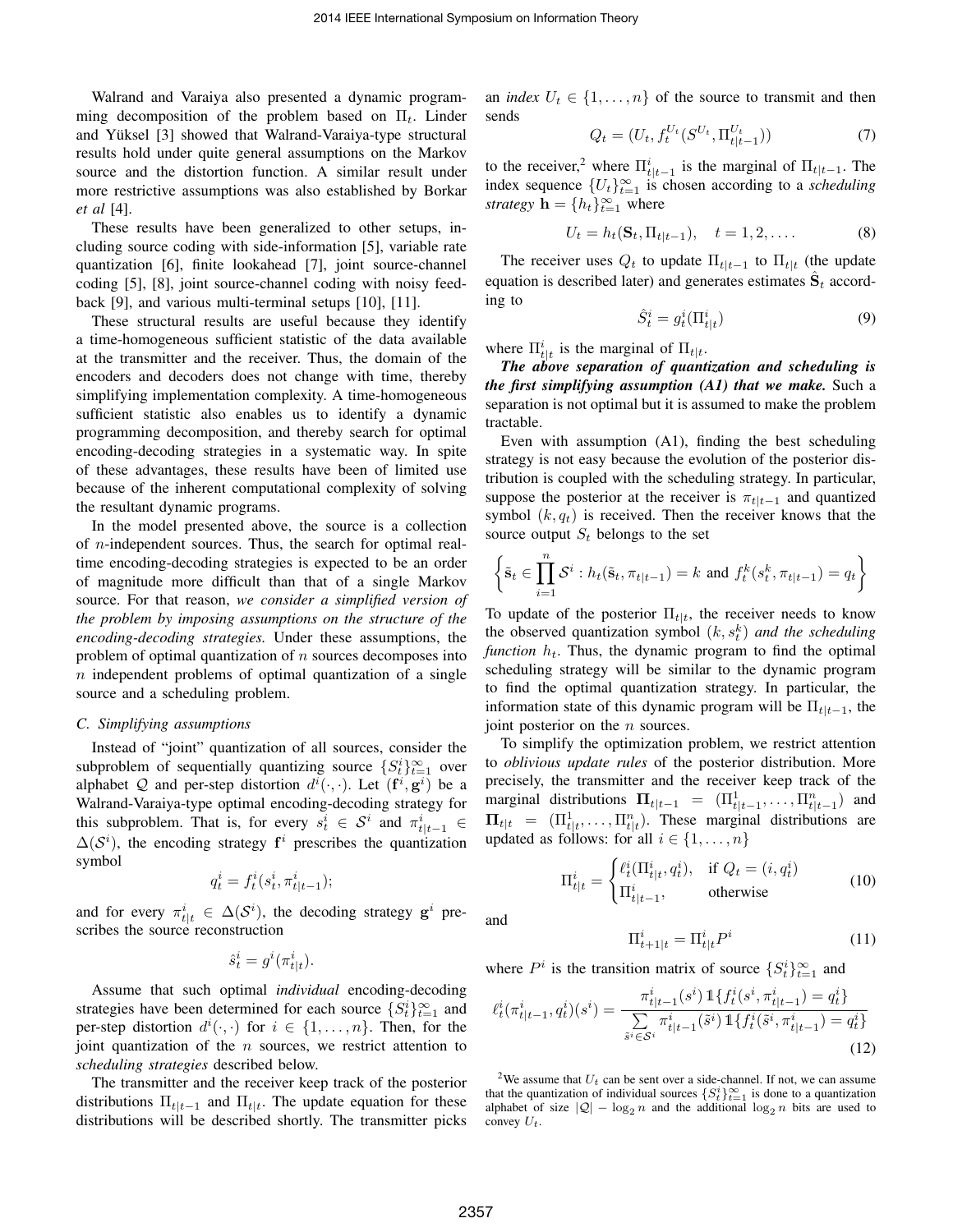*The above specified oblivious update of the posterior is the second simplifying assumption (A2) that we make.* As with our previous assumption, restricting attention to such update rules is not optimal.

Thus, given the individual (Walrand-Varaiya-type) encoding-decoding schemes  $\{(\mathbf{f}^i, \mathbf{g}^i)\}_{i=1}^n$  for each source and rules (10) and (11) for updating the receiver's posterior on each source, we are interested in finding an optimal scheduling strategy h to minimize the expected discounted distortion

$$
J_{\beta}(\mathbf{h}) = \mathbb{E}^{\mathbf{h}} \left[ \sum_{t=1}^{\infty} \beta^{t-1} d(\mathbf{S}_t, \hat{\mathbf{S}}_t) \middle| \mathbf{S}_0 = \mathbf{s}_0 \right]
$$
(13)

where  $\beta \in (0, 1)$  is the discount factor.

Our motivation for the two simplifying assumptions is threefold. Firstly, as mentioned above, without these assumptions the problem is too unwieldy. Secondly, we believe that it is possible to identify models of sources for which the assumptions (A1) and (A2) do not result in a loss of optimality. Thirdly, in certain applications such as data communication in smart grids, there are privacy concerns that forces the use of such separated strategies.

The scheduling problem under (A1) and (A2) is also related to real-time broadcast over a half-duplex communication network (i.e., a network in which each node can either transmit or receive at a given time, but not both).

## II. DYNAMIC PROGRAMMING DECOMPOSITION AND ITS SIMPLIFICATION FOR A SPECIAL CASE

#### *A. Dynamic programming decomposition*

Let  $(f^i, g^i)$  be a *time-homogeneous* optimal strategy for source  $\{S_t^i\}_{t=1}^{\infty}$ ,  $i \in \{1, ..., n\}$ . Under assumptions (A1) and (A2), the choice of an optimal scheduling strategy is a centralized stochastic control problem which can be solved using a dynamic program. To simplify the notation of the dynamic program, define

$$
D^{i}(\pi^{i}) = \sum_{s^{i} \in S^{i}} d^{i}(s^{i}, g^{i}(\pi^{i})) \pi^{i}(s^{i}).
$$
 (14)

as the expected distortion at source i when the posterior  $\prod_{t}^{i}$  is  $\pi^{i}$ . Note that this expected distortion and the posterior update rule  $\ell^i(\cdot)$  given by (12) do not depend on time since the encoding-decoding strategy is time-homogeneous.

*Theorem 3:* Let  $V: \prod_{i=1}^{n} (\mathcal{S}^i \times \Delta(\mathcal{S}^i)) \rightarrow \mathbb{R}$  be the unique bounded fixed point of the following equation: for all  $s^i \in \mathcal{S}^i$ ,  $\pi^i \in \Delta(\mathcal{S}^i), i \in \{1, \ldots, n\}$ 

$$
V(\mathbf{s}, \pi) = \min_{u \in \{1, ..., n\}} \left\{ \sum_{i=1}^{n} D^{i}(\pi_{-}^{i}) + \beta \sum_{\mathbf{s}_{+}} \pi_{+}(\mathbf{s}_{+}) V(\mathbf{s}_{+}, \pi_{+}) \right\}
$$
(15)

where  $\pi_{-} = (\pi_{-}^{1}, \ldots, \pi_{-}^{n}), \pi_{+} = (\pi_{+}^{1}, \ldots, \pi_{+}^{n})$  and

$$
\boldsymbol{\pi}_{+}(\mathbf{s}_{+}) = \prod_{i=1}^{n} \pi_{+}^{i}(s_{+}^{i})
$$

with

and

$$
f_{\rm{max}}
$$

 $\pi^i_- =$ 

$$
\pi^i_+=\pi^i_-P^i.
$$

 $\int \ell^i(\pi^i, f^i(s^i, \pi^i)), \text{ if } i = u;$  $\pi^i$ , otherwise

Moreover, let  $h^*(s, \pi)$  denote (any of the) arg min of the right hand side of (15). Then, the time-homogeneous scheduling strategy  $\mathbf{h}^* = (h^*, h^*, \dots)$  is optimal for Problem (13).

*Proof:* To prove the result, we need to show that the process  $\{(\mathbf{S}_t, \mathbf{\Pi}_{t|t-1})\}_{t=1}^{\infty}$  is a controlled Markov process controlled by  $\{U_t\}_{t=1}^{\infty}$ . Then the result follows from standard results for controlled Markov processes [12]. The details of establishing the controlled Markov property are omitted due to space limitations.

#### *B. A special case*

To get some insight into the nature of the solution, consider the following special case:

Assumption (A3): The alphabet sizes of all the sources are equal to the quantization alphabet, i.e.,  $|S^i| = |Q|$  (or if a sidechannel is not available to send  $U_t$ , then  $|S^i| = |Q| - \log_2 n$ .

For this special case, the optimal encoding-decoding strategy for a single source is straight forward. The optimal encoding strategy is to send the source uncoded, i.e.,

$$
f_t^i(S_t^i, \Pi_{t|t-1}^i) = S_t^i;
$$

the optimal decoding strategy is the solution to a filtering problem, i.e.,

$$
g^{i}(\Pi_{t|t}^{i}) = \arg\min_{\hat{s}\in\mathcal{S}} \sum_{s\in\mathcal{S}} d^{i}(s,\hat{s}) \Pi_{t|t}^{i}(s).
$$

Note that both the encoding and decoding strategies are timeinvariant.

When source  $i$  is transmitted, the update function of the posterior distribution  $\Pi_{t|t-1}^i$  simplifies as follows:

$$
\ell^i(\pi^i_{t|t-1}, q_t) = \delta^i_{q_t}
$$

where  $\delta_{q_t}^i$  denotes the Dirac distribution on  $S^i$  with the unit mass at  $q_t$ .

Under assumption (A3), the dynamic program of Theorem 3 simplifies as follows. When the transmitter decides to transmit source  $u$ , then:

- 1)  $\pi_{-}^{u} = \delta_{s^{u}}^{u}$ , therefore  $D^{u}(\pi_{-}^{u}) = 0$  and  $\pi_{+}^{u} = \delta_{s^{u}}^{u} P^{u}$ . Since the size of all the sources is the same, we drop the superscript u in  $\delta_{s^u}^u$  and simply denote it as  $\delta_{s^u}$ .
- 2) for  $i \neq u, \pi^i_- = \pi^i$ , therefore  $D^i(\pi^i_-) = D^i(\pi^i)$  and  $\pi^i_+ = \pi^i P^i.$

Thus, the dynamic program of (15) simplifies to

$$
V(\mathbf{s}, \pi) = \min_{u \in \{1, ..., n\}} \left\{ \sum_{i \neq u} D^i(\pi^i) + \beta \sum_{\mathbf{s}_+} \pi_+(\mathbf{s}_+) V(\mathbf{s}_+, \pi_+) \right\}
$$
(16)

where  $\pi_+(s_+)$  is defined as before and

$$
\pi^i_+ = \begin{cases} \delta_{s^i} P^i, & \text{if } u = i \\ \pi^i P^i, & \text{otherwise.} \end{cases}
$$
 (17)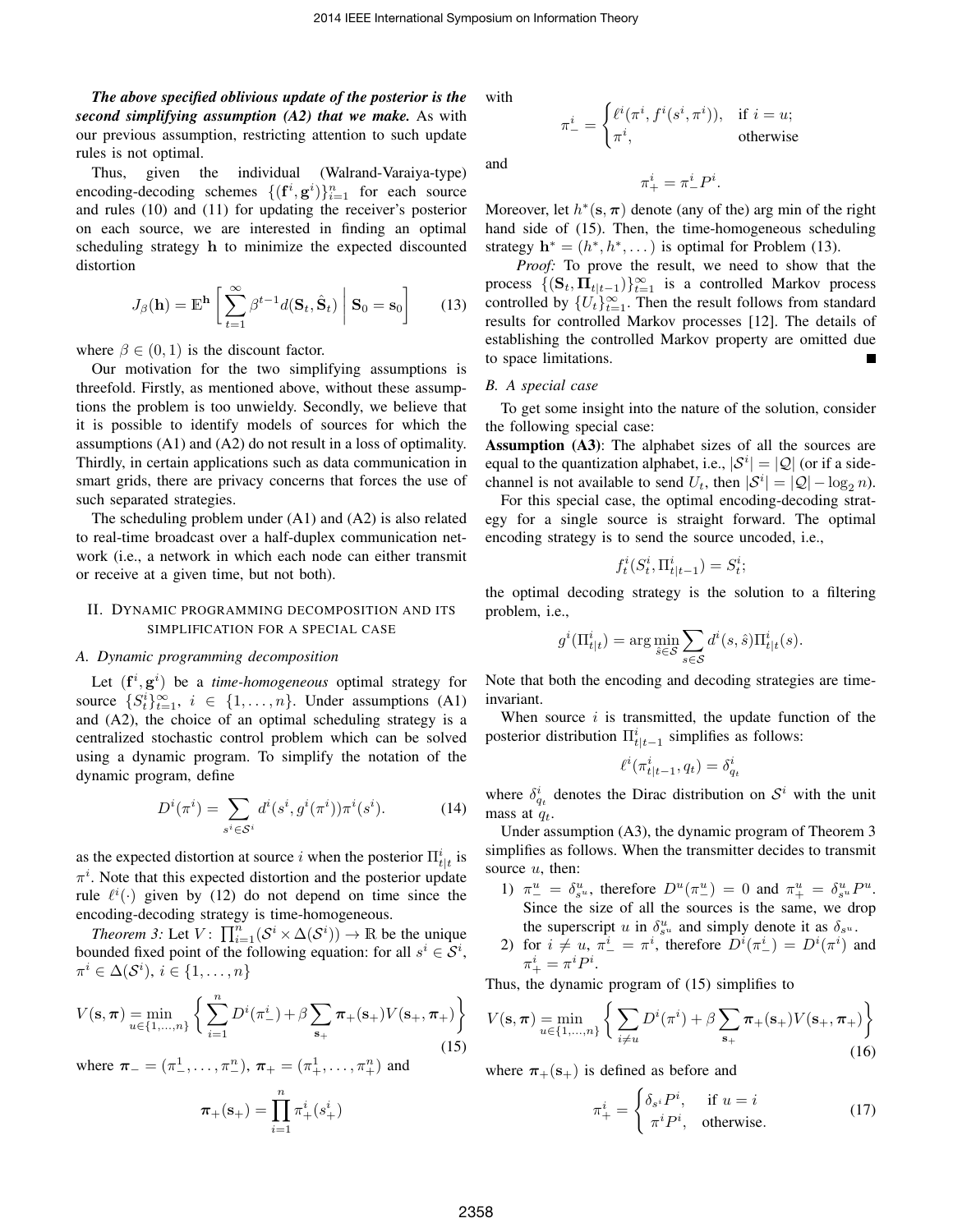Even after all these simplifications, the above dynamic program is difficult to solve because part of the state space,  $\pi$ , is a vector of probability distributions. Such dynamic programs may either be solved by working with piecewiselinear and concave envelop of the value function (see [13] and its generalizations), or by discretizing the state-space [14], or by using point-based methods [15], [16].

We take an alternative approach and present a simpler method to solve the above dynamic program. We show that under any policy, the reachable set of information states  $(s, \pi)$ is countable and an optimal solution may be found based on a finite state approximation of the countable state.

## III. FINITE STATE APPROXIMATION OF THE DYNAMIC PROGRAM

*A. Reachability analysis and countable state-space representation*

For notational convenience, in this section we restrict attention to the case of two sources (i.e.,  $n = 2$ ). The results extend naturally to multiple sources as well. For two sources, the dynamic program of (16) may be written as

$$
V(s^1, s^2, \pi^1, \pi^2) = \min\left\{W^1(s^1, \pi^2), W^2(s^2, \pi^1)\right\}
$$
 (18)

where  $W^u$  corresponds to continuation cost for choosing action  $u$  and is given by

$$
\begin{split} &W^1(s^1,\pi^2)=D^2(\pi^2)\\ &+\beta\sum_{(s^1_+,s^2_+)}[\delta_{s^1}P^1]_{s^1s^1_+}[\pi^2P^2]_{s^2s^2_+}V(s^1_+,s^2_+,P^1\delta^1_{s^1},P^2\pi^2) \end{split}
$$

and  $W^2$  defined in a symmetric manner.

*Proposition 1:* Under any scheduling strategy, the reachable set of  ${(\Pi_t^1, \Pi_t^2)}_{t=1}^{\infty}$  is given by  $\mathcal{R}^1 \times \mathcal{R}^2$  where

$$
\mathcal{R}^i = \{ \delta_z(P^i)^k \in \Delta(\mathcal{S}^i) : z \in \mathcal{S}^i \text{ and } k \in \mathbb{Z}_{>0} \}
$$

Note that  $\mathcal{R}^i$  is countable and isomorphic to  $\mathcal{S}^i \times \mathbb{Z}_{>0}$  and any  $\pi^i = \delta_z(P^i)^k \in \mathcal{R}^i$  may be denoted by  $(z, k) \in \mathcal{S}^i \times \mathbb{Z}_{>0}$ .

*Proof:* We prove the result using induction. In particular,

- 1) The initial state  $\pi_1^i = \delta_{s_0^i} P^i$  belongs to  $\mathcal{R}^i$ .
- 2) For any realization  $\pi_t^i$  of  $\Pi_t^i$  and any choice  $u_{t+1}$  of  $U_{t+1}$ ,  $\pi_{t+1}^i$  is given by (17). Thus, if  $\pi_t^i \in \mathcal{R}^i$ , then so does  $\pi^i_{t+1}$ .

A consequence of the above result is the following.

*Proposition 2:* An optimal scheduling strategy is given as follows. Let  $\hat{V}$ :  $(S^1, S^2, S^1, \mathbb{Z}_{>0}, S^2, \mathbb{Z}_{>0}) \rightarrow \mathbb{R}$  be the unique bounded fixed point of the following equation. For any  $s^i, z^i \in \mathcal{S}^i$  and  $k^i \in \mathbb{Z}_m$ 

$$
\hat{V}(s^1, s^2, z^1, k^1, z^2, k^2) = \min\{\hat{W}^1(s^1, z^2, k^2), \hat{W}^2(s^2, z^1, k^1)\}\
$$
(19)

where

$$
\label{eq:W1} \begin{split} & \hat{W}^1(s^1,z^2,k^2) = D^2(\delta_{z^2}(P^2)^{k^2}) \\ + & \beta \sum_{(s^1_+,s^2_+)} [\delta_{s^1}P^1]_{s^1_+} [\delta_{z^2}(P^2)^{k^2+1}]_{s^2_+} V(s^1_+,s^2_+,s^1,1,z^2,k^2+1) \end{split}
$$

and  $\hat{W}^2$  is defined in a symmetric manner. Let  $\hat{h}^*(s^1, s^2, z^1, k^1, z^2, k^2)$  denote (any of the) arg min of the right hand side of (19). For any  $s^1 \in S^i$ and  $\pi^i = \delta_{z^i}(P^i)^{k^i} \in \mathcal{R}^i$ , define

$$
h^*(s^1, s^2, \pi^1, \pi^2) = \hat{h}^*(s^1, s^2, z^1, k^1, z^2, k^2). \tag{20}
$$

Then, the stationary strategy  $\mathbf{h} = (h^*, h^*, \dots)$  is optimal for Problem (13) under assumption (A3).

### *B. Finite state approximation*

The dynamic program described above is a countable state dynamic program and it can be solved by finite state approximation methods described in [17], [18]. One such approximation method is as follows.

Let  $\mathbb{Z}_m$  denote the set  $\{1, \ldots, m\}$ . Define an approximation sequence  $\{\hat{V}_m\}_{m=1}^{\infty}$  of  $\hat{V}$  where  $\hat{V}_m: (\mathcal{S}^1, \mathcal{S}^2, \mathcal{S}^1, \mathbb{Z}_m, \mathcal{S}^2, \mathbb{Z}_m) \to \widehat{\mathbb{R}}$  is the unique bounded fixed point of the equation

$$
\hat{V}_m(s^1, s^2, z^1, k^1, z^2, k^2) = \min\{\hat{W}_m^1(s^1, z^2, k^2),\
$$

$$
\hat{W}_m^2(s^2, z^1, k^1)\}
$$

and  $\hat{W}_m^i$  has a definition similar to  $\hat{W}^i$  in which  $k^i + 1$  is replaced by  $\min\{k^{i}+1,m\}$ . Let  $\hat{h}_{m}^{*}$  denote the corresponding optimal strategy and  $h_m^*$  be defined similar to (20).

*Proposition 3:*  $\lim_{m\to\infty} \hat{V}_m \to \hat{V}$ . Furthermore, any limit point of the sequence of scheduling functions  $\{h_m^*\}_{m=1}^\infty$  is optimal for Problem (13) under assumption (A3).

*Proof:* The sequence of finite-state models described above is a *augmentation type approximation sequence* (see [18, Definition 2.5.3]). Therefore, the existence of a limit point of  $\{\hat{h}_m^*\}_{m=1}^\infty$  follows from [18, Proposition B.5].

The underlying state spaces  $S^i$  are finite; hence the expected distortion  $D^i(\cdot)$  is finitely bounded. Therefore, the DC( $\beta$ ) conditions hold [18, Proposition 4.7.1]. It follows from [18, Theorem 4.6.3] that any of the limit points of  $\{\hat{h}_m^*\}_{m=1}^\infty$  is optimal for (19). The result follows from Proposition 2.

As stated in the beginning of this section, these results extend naturally to multiple sources as well.

#### IV. NUMERICAL EXAMPLES

We investigate the setup of simultaneously transmitting two binary sources with the Hamming distortion and discount factor  $\beta = 0.9$ . We consider three cases, and for each case simulations suggest that the strategy has converged when  $m = 30$ . We describe the features of the strategy  $\hat{h}_{30}^{*}$  and  $h_{30}^{*}$ . The strategy  $\hat{h}_m^*$ <sup>m</sup> is a mapping from  $(S^1, S^2, S^1, \mathbb{Z}_m, S^2, \mathbb{Z}_m)$  to  $\{1, 2\}$ . We fix the value of  $(s_1, s_2, z_1, z_2)$  and show  $\hat{h}_m^*(s^1, s^2, z^1, k^1, z^2, k^2)$  as a function of  $(k<sup>1</sup>, k<sup>2</sup>)$  on a two-dimensional scatter plot where the color of the dot indicates the optimal action: red means  $u = 1$ , blue means  $u = 2$ , and black means that both actions are optimal. We use a similar technique to show the strategy  $h_m^*(s^1, s^2, \delta_{z^1}(P^1)^{k^1}, \delta_{z^2}(P^2)^{k^2})$  as a function of  $\delta_{z^1}(P^1)^{k^1}$ ,  $\delta_{z^2}(P^2)^{k^2}$ . The cases that we consider are: